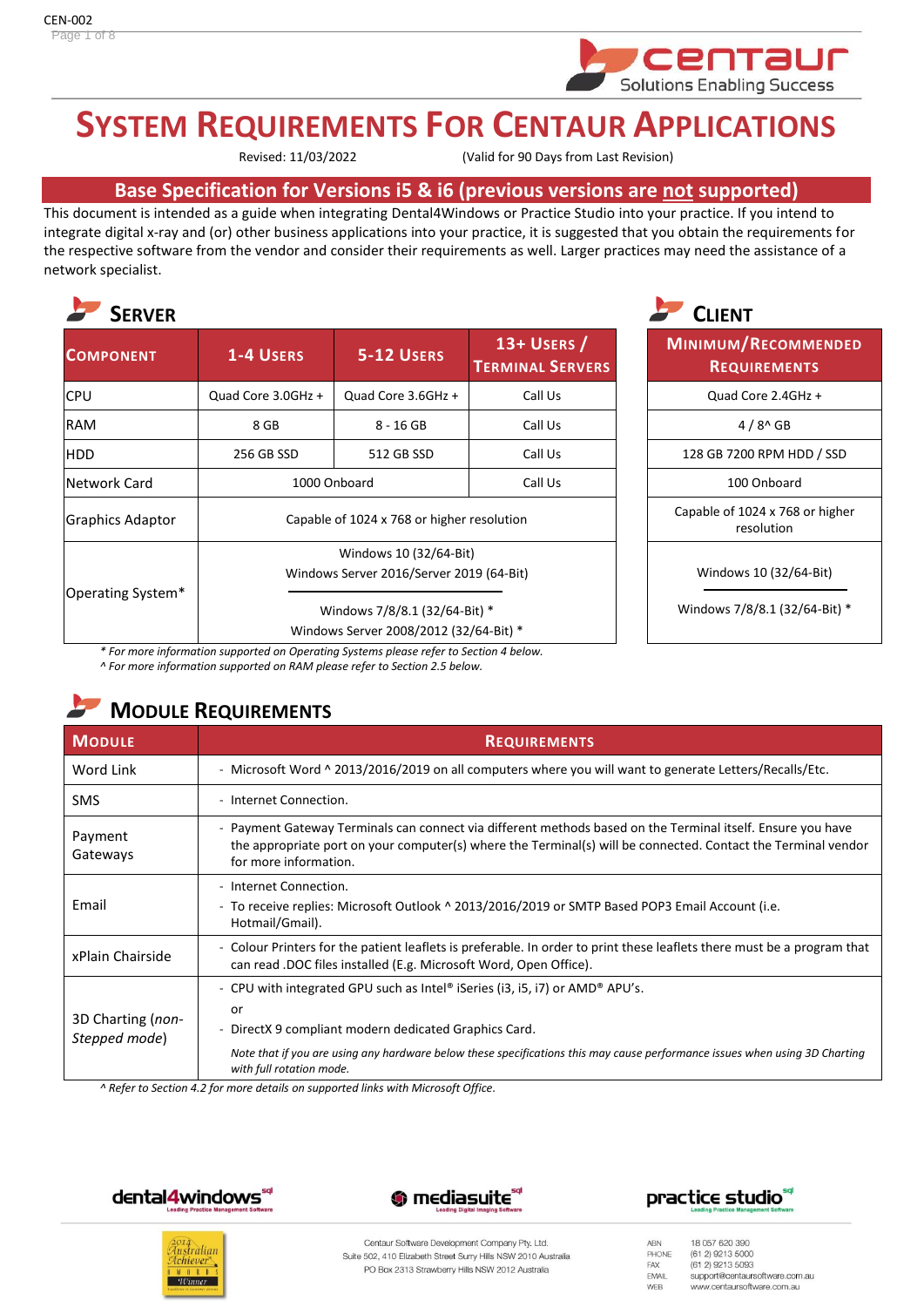

# **BEST PRACTICES GUIDE FOR CENTAUR APPLICATIONS**

## **Best Practices for Versions i5 & i6 (previous versions are not Supported)**

*\*Both Dental4Windows and Practice Studio will be referred to as Centaur Applications in the following document.*

## **1. PRACTICE REQUIREMENTS**

| <b>ITEM</b>    | <b>STRONGLY RECOMMENDED</b>                                                                                                                                                                                                                 | <b>MINIMUM REQUIREMENTS</b>                                                                 |
|----------------|---------------------------------------------------------------------------------------------------------------------------------------------------------------------------------------------------------------------------------------------|---------------------------------------------------------------------------------------------|
| Remote Access  | NBN (FTTP > FTTC > HFC > FTTB/N)<br>ADSL2+ Broadband Modem/Router                                                                                                                                                                           | Dial-Up Modem<br>(Please note that if a Dial-Up Modem is used SLA<br>timings do not apply.) |
| Printer        | Modern printer with support from manufacturer<br>NOTE: Some printing problems can be resolved by installing the latest printer drivers. Ensure that your<br>technician installs the latest drivers for your printer, now and in the future. |                                                                                             |
| <b>Network</b> | Gigabit Switch with 1 port per computer (additional ports may be needed for other Network Devices (ie.<br>Network Printer, Internet Modem/Router and future expandability).                                                                 |                                                                                             |

## **2. HARDWARE & NETWORKING NOTES**

#### 2.1. Motherboard/CPU

- While *Centaur Applications* should work on non-Intel processors, they are not tested or certified.
- Ensure that your computer is certified for your operating system (refer to Section 4 for details).
- We recommend the use of Desktop and Server grade CPU's. While Netbook/Mobile grade CPU's (ie: Intel's Atom CPU) will run *Centaur Applications* you may notice slow performance using Netbook/Mobile grade CPU's.

## 2.2. Optical Drive

DVD-ROM's are required on all computers to perform upgrades where Internet Upgrades are not being used.

## 2.3. Display Adaptor

- *Centaur Applications* require a 1024\*768 or higher resolution.
- Display Scaling above 125% is not recommended.

## 2.4. Hard Drive

- The hard drive is the most commonly overlooked specification but is a very important component of a computer (particularly the speed of the hard drive).
- Note that the specified free space is only for *Centaur Applications*. If you intend to install digital x-ray software (or any other software) you should contact the respective software vendor for their requirements.
- Large network users (6 user and above) should consider SAS hard drives on the Server for added performance.
- RAID technology is not necessary but may be desirable for added data redundancy and throughput. Note that the RAID solution should never be the only backup solution. RAID is not a replacement for a good backup solution that involves the rotated use of separate removable media. Please contact a Network Technician if you wish to utilise this service. In case of RAID failure, Centaur Software can only offer limited support.

## 2.5. RAM

- Dynamic allocation of RAM is not supported when using *Centaur Applications.*
- Microsoft recommends a minimum of 8 GB RAM for Windows 11.









Centaur Software Development Company Pty. Ltd. Suite 502, 410 Elizabeth Street Surry Hills NSW 2010 Australia PO Box 2313 Strawberry Hills NSW 2012 Australia

18 057 620 390 ABN PHONE (61.2) 9213 5000 (61 2) 9213 5093 FAX EMAIL support@centaursoftware.com.au WEB www.centaursoftware.com.au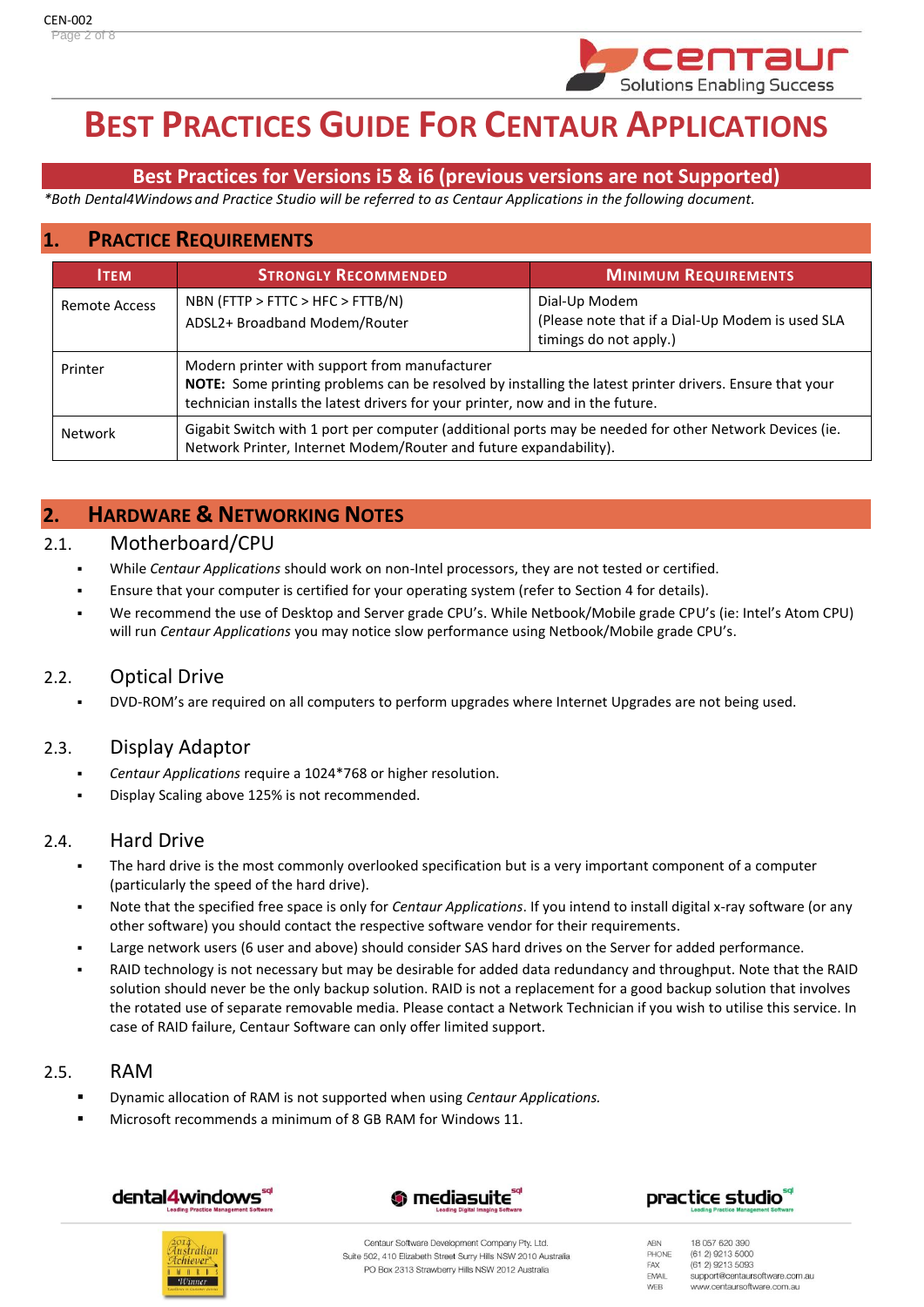

#### 2.6. Backup Device

- Please see the "*Data Backup Best Practices for Centaur Applications*" & "*Data Backup Requirements for Centaur Applications*".
- Note that Centaur Software does not setup, configure or support the various types of backup methods. Please refer to your IT Technician.

#### 2.7. UPS

Uninterruptable Power Supplies are recommended for all Server computers. 400VA/240W or higher Delta Online UPS with Shutdown software are recommended.

#### 2.8. Hardware Firewall

- Offices that are connected to the Internet via broadband access should have a hardware firewall to protect their computers from attack.
- Internet sharing software (or any other software) that causes interference with the TCP/IP protocol that affects *Centaur Applications* will have limited support.

## 2.9. Anti-Virus/Firewall Software

- Anti-Virus software should be installed on all computers. If you are a network user, then you should look at an antivirus software solution that will "push" the virus updates out to all computers on the network via the computer that has the internet connection. Your IT Technician can recommend an appropriate system for your business.
- We recommend that the following executables are excluded from your Firewall Software:

| Centaur Applications (i6) |                 |               |
|---------------------------|-----------------|---------------|
| (a) DBSRV17.exe           | (b) DBENG17.exe | (c) D4w97.exe |
| Centaur Applications (i5) |                 |               |
| (a) DBSRV16.exe           | (b) DBENG16.exe | (c) D4w97.exe |

We recommend that the following ports are excluded from your Firewall Software:

| SAP/Sybase | UDP port 2638 |
|------------|---------------|
| D4W Mobile | UDP port 1194 |

- It is strongly advised that to avoid potential performance problems, or even corruption, the following files be excluded from virus scans:
	- (a) Main Database File (*.db*) (b) Transaction Log (*.log*) (c) Transaction Log Mirror (*.mlg*)
- Other exceptions may be required for other non-Centaur products such as Payment Gateways, Imaging Software, etc. Please contact the vendor for any such requirements.

#### 2.10. Networking

- Centaur Software supports its products running over both wired and/or wireless networks. If there is an issue with your network affecting the use of our products you may be required to seek the services of an IT Technician to assist in resolving the issue.
- Centaur Software strongly recommends that wired networks are used rather than wireless networks due to the inherent issues that may affect a wireless network. Common issues that occur when wireless networks are used include application dropouts, poor performance issues, network interference, etc. If a customer decides to use a wireless network then it is recommended they talk to their IT Technician to setup a secure, stable and fast network. In order to troubleshoot issues with running our products over a wireless connection we may require the user to recreate the issue after making a physical (LAN) connection. If the issue cannot be created with a physical connection we cannot guarantee a fix.
- The performance of *Centaur Applications* may vary based on any number of conditions outside of our control such as: Wireless Interference of other devices, other Wi-Fi broadcasts, building infrastructure, Wi-Fi Hardware, etc. For ways to improve the performance of your Wireless Network we recommend you obtain the services of an IT Technician.

## dental4windows



## practice studio<sup>®</sup>



Centaur Software Development Company Pty. Ltd. Suite 502, 410 Elizabeth Street Surry Hills NSW 2010 Australia PO Box 2313 Strawberry Hills NSW 2012 Australia

18 057 620 390 ABN PHONE (61.2) 9213 5000 (61 2) 9213 5093 FAX EMAIL support@centaursoftware.com.au WEB www.centaursoftware.com.au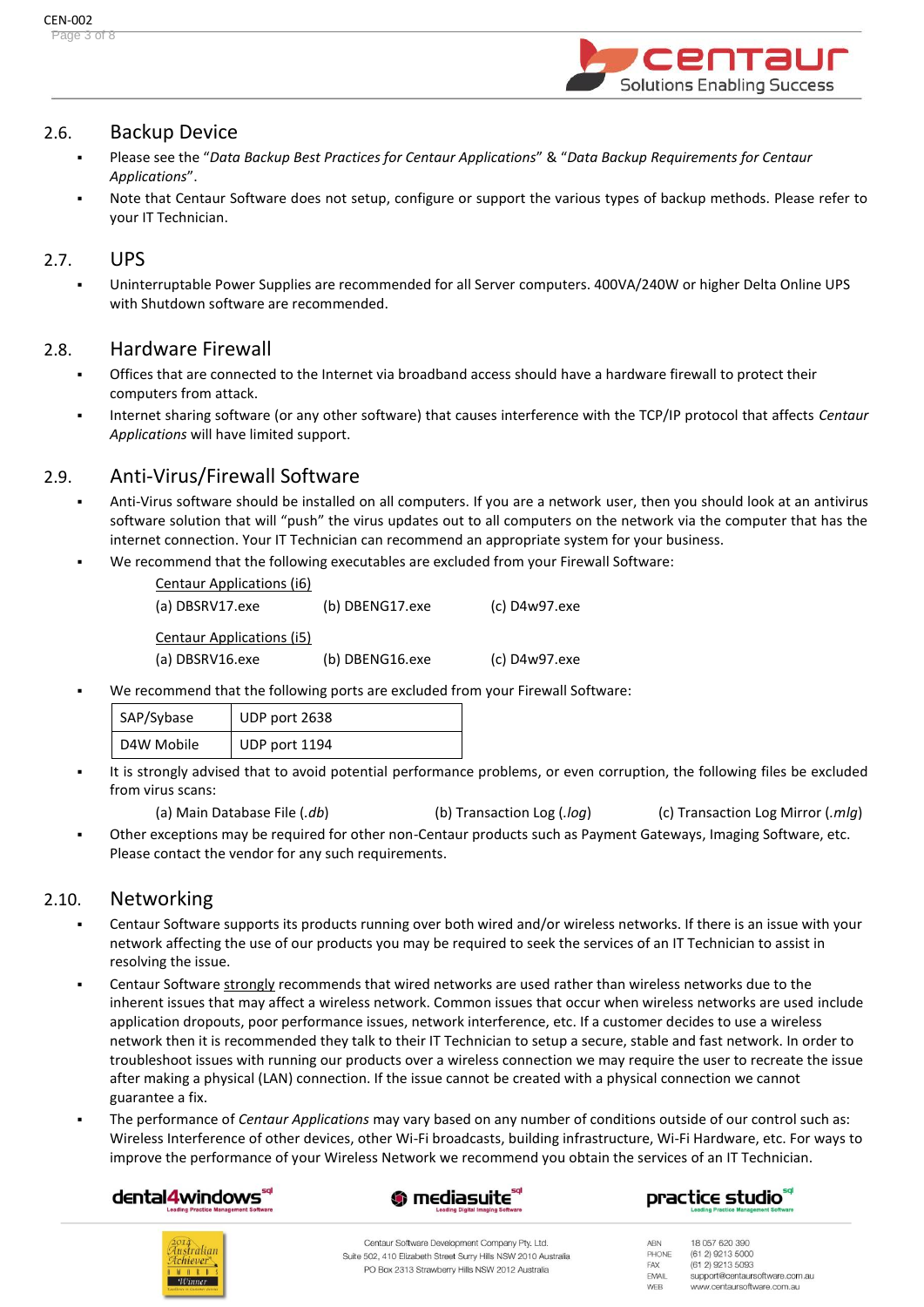

- Network users should consider the use of a network printer (ie. a printer that is not physically connected to a pc).
- Customers with 6 Users and above should consider a dedicated database server.
- If you intend to use the database server as a workstation then the RAM specification should be increased.
- All practices should have CAT5E 100MB Twisted cabling or higher. A professional electrician should install and certify that the cabling meets the appropriate standards.
- Note: customers with Server Computers that contain multiple active Network Interface Cards (NIC), onboard or add-in cards, the *Centaur Applications* may generate a different Computer Identification Number (CIN) each time the Server is restarted. Centaur will provide you with each of these codes for you to record. When this occurs, you will need to manually enter in the appropriate Registration Code for that CIN the first time the *Centaur Application* interface is started. Alternatively, you can disable all but one NIC.

## 2.11. RDC - Terminal Services - Citrix - Virtualisation

▪ Terminal Services/Citrix Metaframe may be a consideration if you have a large network (i.e. 15 Users and above). Terminal server sites that have 6 or more remote connections should consider a dedicated terminal server (i.e. a server dedicated to serving the terminal server sessions only). All terminal server sites that require remote connections should purchase business plans, not plans that are home-user orientated.



*Centaur Software can only offer advice on how our applications will work on Terminal Service/Citrix Metaframe. We are unable to advise on installation/configuration of this complicated networking scenario.* 

- You will need an IT specialist in this area to advise, install, maintain and support problems that are related to this area.
- Running *Centaur Applications* directly over a WAN connection is not supported.
- If you want to run Windows under a Virtual Environment, please contact Centaur Support as some configurations are not supported. Sybase/SAP will support Sybase/SAP products running on VMware as long as the OS running in the virtual machine is certified by Sybase/SAP [\(https://blogs.sap.com/2014/12/02/licensing-sap-sql-anywhere-in-virtual](https://blogs.sap.com/2014/12/02/licensing-sap-sql-anywhere-in-virtual-environments/)[environments/\)](https://blogs.sap.com/2014/12/02/licensing-sap-sql-anywhere-in-virtual-environments/).
- 3D Charting and other video intensive modules in these operating system environments require special considerations that we can advise your IT Specialist.
- Terminal Server software such as ThinStuff, XP Unlimited, etc are not supported by Centaur. In addition, we strongly recommend customers contact Microsoft before purchasing any such program to ensure their intended use does not violate Microsoft's Windows Licensing.

## 2.12. Claiming & Payment Solution Terminals

▪ If you are using any of the Claiming & Payment Solution Terminals linked with *Centaur Applications,* we strongly recommend you contact the vendor to ensure you receive the correct connection cable as well as their System Requirements.

## 2.13. Tablets/Netbooks

- The base specifications listed on Page 1 are enough to run *Centaur Applications*.
- Mobile grade CPU's are not supported or recommended.

We strongly advise the use of a stylus if you plan on using screens smaller than 13" and want to use the 2D/3D Charting and Perio modules.

## **3. CENTAUR APPLICATION CONFIGURATION**

#### 3.1. Internet Upgrades

Centaur Application upgrades are provided via our propriety Internet Upgrade (IU) system. This can be set to check automatically and once a new upgrade is found the system can either ignore the upgrade, download the new files only (for a later upgrade) or download and upgrade now. This requires that the Server computer has Internet Access.

## 3.2. Pre-Printed Letterheads & Logo Files

dental4windows







Centaur Software Development Company Pty. Ltd. Suite 502, 410 Elizabeth Street Surry Hills NSW 2010 Australia PO Box 2313 Strawberry Hills NSW 2012 Australia

18 057 620 390 ABN PHONE (61.2) 9213 5000 (61 2) 9213 5093 FAX EMAIL support@centaursoftware.com.au WEB www.centaursoftware.com.au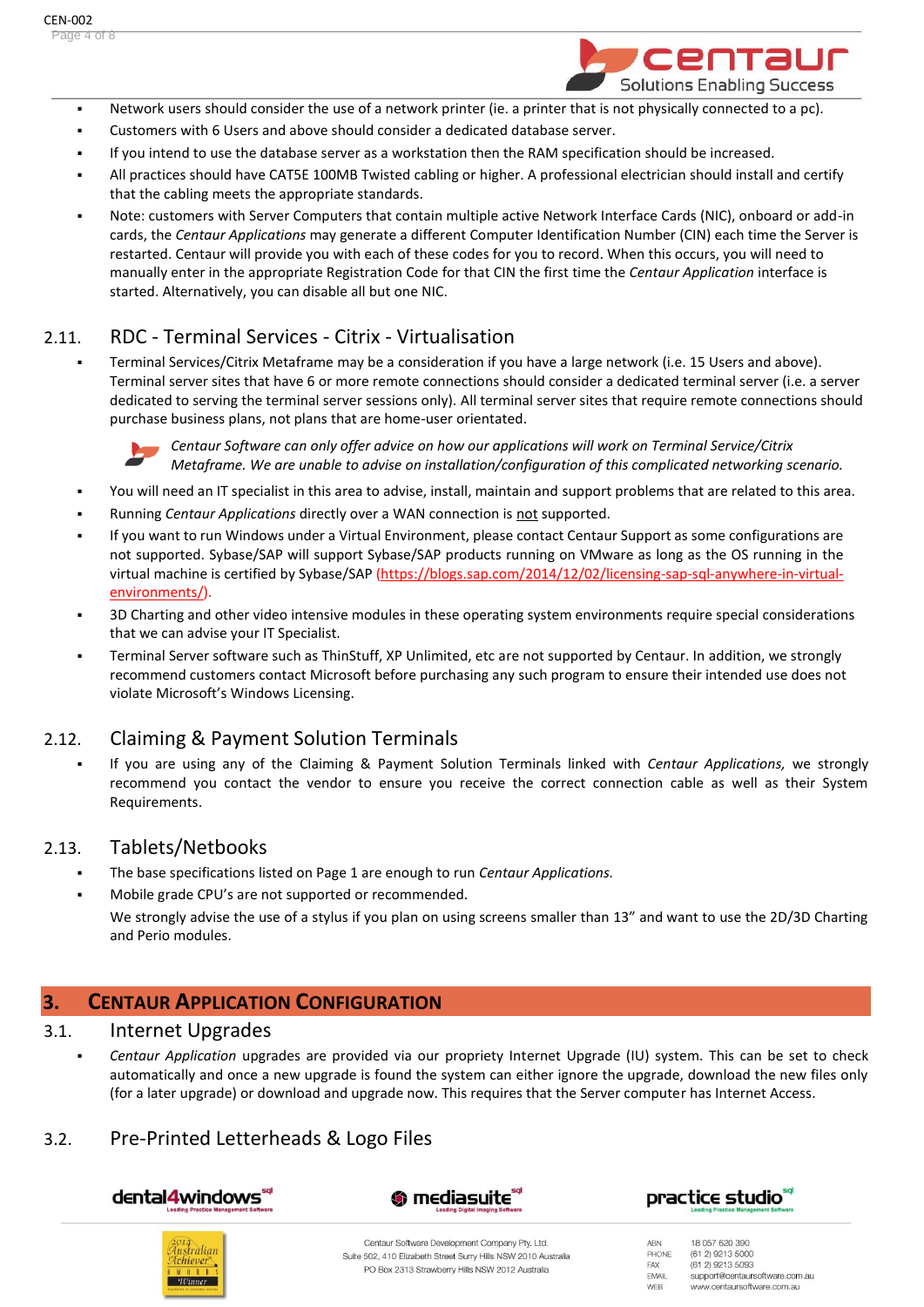

- The maximum height for a pre-printed letterhead or a logo file is 5cm from top of the page (RE: Invoices, Receipts and Treatment Plans). If your printer enforces a margin/padding this will reduce the maximum height of the logo by that amount (e.g. a margin of 5mm means the Letterhead/Logo can be no more than 4.5cm in height). This is a fixed size and cannot be changed.
- Accepted Letterhead/Logo File Types: BMP, GIF, JPG.

## 3.3. Pre-Printed Footers

If your pre-printed stationary has a footer and you want to use a Return Payment Slip on your Invoice, the Return Payment Slip will take up 4.7cm of final page of the Invoice, overriding anything on the stationary. This is a fixed size and cannot be changed.

## 3.4. Customised Setups

- Before attempting a customised setup of a *Centaur Application*, please contact Centaur Support as certain setups are not supported.
- SAP/Sybase does not support accessing a database file via a standard network share (i.e. database on a different physical device than the Sybase engine).

## **4. OPERATING SYSTEMS & OTHER SOFTWARE**

#### 4.1. Operating Systems

- Centaur follows Microsoft's Lifecycle Policy to determine which Operating Systems to continue to develop for and test on. Once an Operating System is no longer covered by Microsoft's Mainstream Support, Centaur will no longer be able to guarantee a resolution where the Operating System is the root cause of the issue.
- The following Microsoft Operating Systems are supported:

| <b>Operating System</b>      | <b>Centaur Application Version/Build</b><br><b>Requirements</b> | <b>Microsoft Mainstream Support</b><br><b>End Date</b> |
|------------------------------|-----------------------------------------------------------------|--------------------------------------------------------|
| Windows 11 (32/64-Bit)       | Certification in progress                                       |                                                        |
| Windows 10 (32/64-Bit)       | Version i5 Build 4477 and above                                 | 14/10/2025                                             |
| Windows Server 2019 (64-Bit) | Version i5 Build 4477 and above                                 | 09/01/2024                                             |
| Windows Server 2016 (64-Bit) | Version i4 Build 4146 and above                                 | 11/01/2022                                             |
| Windows Server 2022 (64-Bit) | Version i6 Build 5125 and above                                 | 13/10/2026                                             |

<https://support.microsoft.com/en-au/lifecycle/search>

**• The latest Windows updates must be installed on all supported Operating Systems now and in the future.** 

#### 4.1.1. Older Operating Systems

- Customers running these older and discontinued Operating Systems will still receive *Centaur Application* Support, however we are unable to guarantee a resolution where the operating System is the root cause of the issue. This includes:
	- Windows XP\*/Vista/7/8/8.1
	- Windows Server 2003/2008/SBS 2011/2012 (R1, R2, Essentials and Foundation editions)

\* NOTE: Windows XP is incompatible with Versions i5 and above.

#### 4.1.2. Other Operating Systems

Examples: Non-Microsoft Operating Systems or Emulated versions of supported Microsoft Operating Systems (e.g. Running Windows 10 within Parallels Desktop under Mac OS X).









Centaur Software Development Company Pty. Ltd. Suite 502, 410 Elizabeth Street Surry Hills NSW 2010 Australia PO Box 2313 Strawberry Hills NSW 2012 Australia

ABN 18 057 620 390 PHONE (61.2) 9213 5000 FAX (61 2) 9213 5093 EMAIL support@centaursoftware.com.au WEB www.centaursoftware.com.au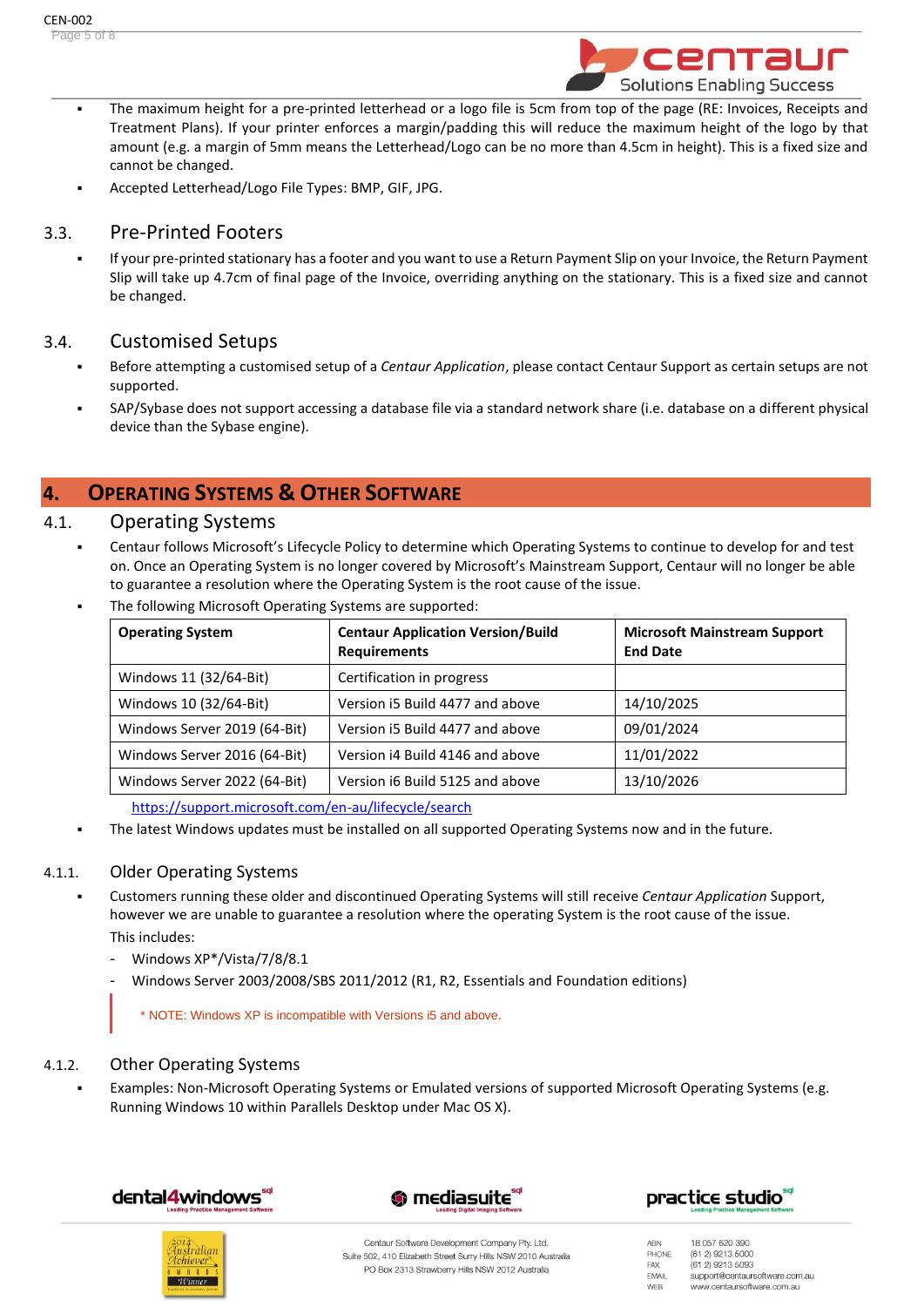

Centaur will continue to provide Support to our customers however we are unable to guarantee a resolution where the *Centaur Applications* are running on any Operating System other than those listed in 4.1 and where that Operating System/Environment is the root cause of the issue.

#### 4.1.3. 64-Bit Server

*Centaur Applications* have the option for the Server component to run as 64-bit. This requires the Server computer to be 64-bit compliant with a 64-bit CPU and 64-bit Operating System. If you wish to have the *Centaur Application* configured to run as 64-bit during your initial setup, please discuss this with your Centaur ICS Coordinator. To change your existing setup to 64-bit please contact the Centaur Support dept during standard Support Hours (Mon-Fri 8am-8:30pm).

#### 4.1.4. Operating System settings

- The following configurations are needed:
	- Date Format = dd/mm/yyyy [all computers]
	- Fast Start-up = disabled [*Centaur Application* Server]
	- Sleep Mode = disabled [*Centaur Application* Server]
- Changes to the *Centaur Application* Server computers System Clock (date and time) should only be made when all *Centaur Applications* are shut down. Any changes to the System Clock while *Centaur Applications* are running may result in system instability or even data corruption.
- Centaur strongly recommends rebooting all your computers at least weekly if not more often.

#### 4.2. Microsoft Office

- The "Click-To-Run" versions of Office are not supported. There are no plans to support this version.
- 64-Bit versions of Word are only compatible with our Word Link module when running *Centaur Applications i4* build 4053 or higher.

#### 4.2.1. Microsoft Word

- The *Centaur Application* Word Link feature is only supported with the following versions of MS Word:
	- Office 365 (Local Install only) Version i4 build 4314 and above
	- Word 2021 Certification in progress
	- Word 2019 Version i5 build 4560 and above
	- Word 2016
	- Word 2013
- The "Starter" and "Web Apps" editions of Office are not supported.



*If the "Word Link" module is used then only those computers with Microsoft Word installed locally will be able to create/view Letters, Accounts Due, Recall Reminders and Queries.*

#### 4.2.2. Older Versions of Microsoft Office

Centaur will continue to provide Support to our customers, however we are unable to guarantee a resolution where an older version of Microsoft Office is installed, and that version of Microsoft Office is the root cause of the issue.

#### 4.3. Other Software

▪ *Centaur Applications* may conflict with other software which also uses the Sybase 16 or Sybase 17 application such as Symantec Norton End Point Security during the install and upgrade of the *Centaur Application*. If this does occur Centaur Support may need to work with your IT Technician to uninstall the conflicting software and reinstall when complete.

## **5. COMPUTER SYSTEMS**







18 057 620 390

(61.2) 9213 5000

(61 2) 9213 5093

support@centaursoftware.com.au

www.centaursoftware.com.au

ABN PHONE

FAX

EMAIL

WEB



Centaur Software Development Company Pty. Ltd. Suite 502, 410 Elizabeth Street Surry Hills NSW 2010 Australia PO Box 2313 Strawberry Hills NSW 2012 Australia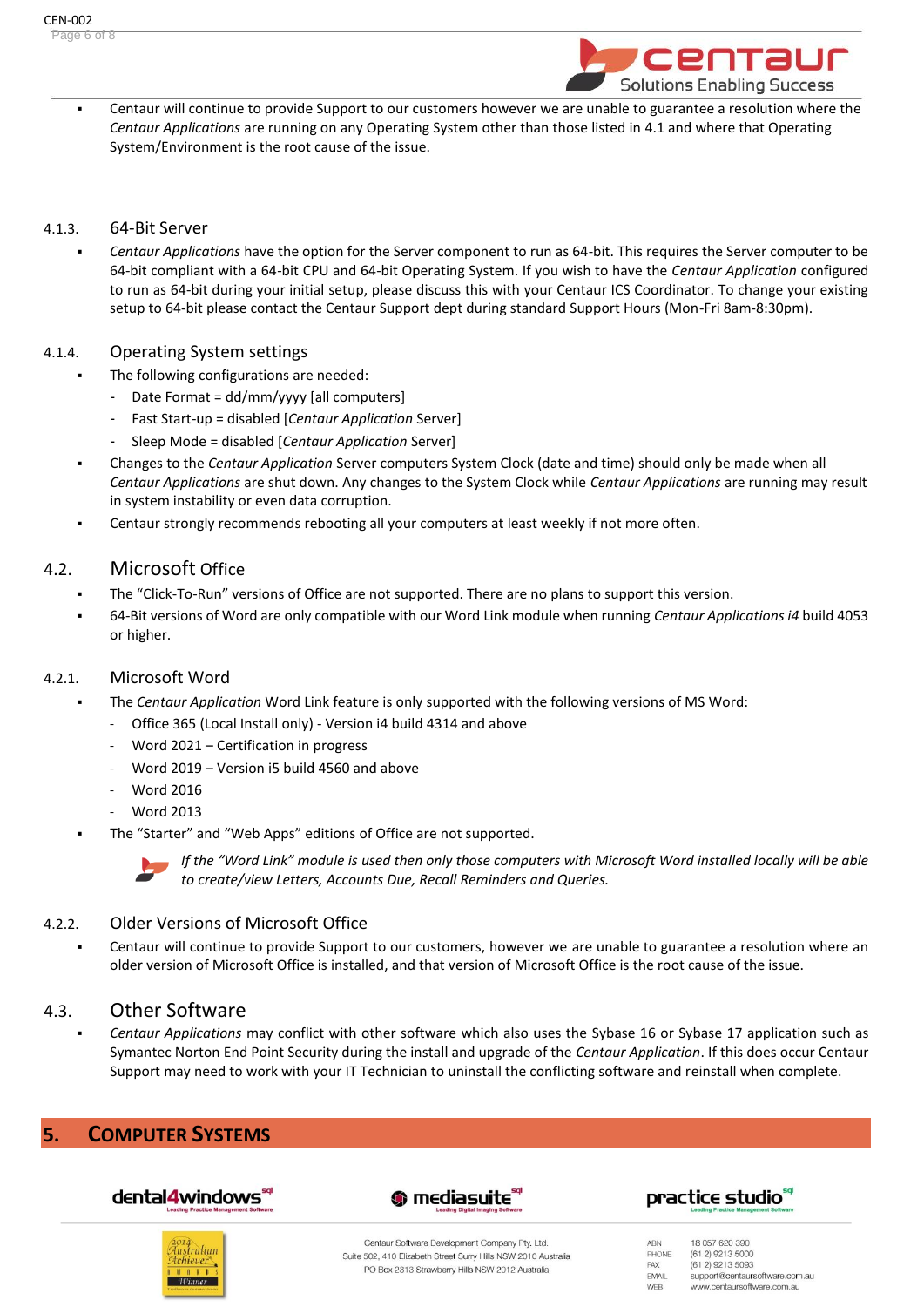

## 5.1. Computer Systems

When purchasing computer systems, the variance in pricing and components can be overwhelming. Be assured that you do get what you pay for. Some lower priced systems may be lacking in the following areas:

| Proprietary   | Only the manufacturer or specified service centre can make repairs or expand the system. This can<br>be more expensive in the longer term.                                                                           |
|---------------|----------------------------------------------------------------------------------------------------------------------------------------------------------------------------------------------------------------------|
| Expandability | Some systems don't have adequate expansion slots/and or other connection ports for any extra<br>components you may require in the future.                                                                            |
| All-in-One    | Some "all-in-one" motherboards will not allow you to disable the onboard components. With these<br>motherboards if one onboard component fails you may need to replace the entire motherboard to<br>fix the problem. |

Practices should be aware that good computer consultants tend to offer high-end systems. They work on the principle that reliable systems will produce fewer problems, promoting repeat business.

## 5.2. Computer System Training

- Practices should consider some sort of training in the Windows Operating System and the management of related peripherals (e.g. Printers).
- Over time your original investment should pay off in the fact that having staff that can solve minor problems will help avoid having to pay on-site technicians. Trained computer users also solve issues faster so it will ensure that your staff will have more time to spend on tasks that are relevant to the practice generating income.

## 5.3. Hardware & Windows Support

- All practices at some stage will need the services of an on-site computer technician. Larger users should consider the following services that some computer consultants can provide:
	- Maintenance Programs ensure that your computing environment is maintained before problems arise.
	- Block Support some companies offer the choice of purchasing "block hours" of support (normally cheaper than adhoc on-site rates).

## 5.4. Equipment Replacement

All practices should be aware of the "reliable business life" of computer systems. Due to the following factors you can expect between 2.5 – 3 years reliable use of a computer system:

(a) Component failure (b) Inability to meet future software & Operating System requirements

Network users should consider a structured equipment replacement plan so that costs of computing equipment can be absorbed into the business effectively and maximum tax advantages are achieved.

#### 5.5. Warranties

All practices should understand the implications of any warranties offered and judge them on how they impact the business:

| Response Times            | Are the response times adequate for your business?                                                                                                                                                                                                                                                                                           |
|---------------------------|----------------------------------------------------------------------------------------------------------------------------------------------------------------------------------------------------------------------------------------------------------------------------------------------------------------------------------------------|
| Support Types             | Is the warranty on-site or phone support?                                                                                                                                                                                                                                                                                                    |
| <b>System Restoration</b> | - Is the warranty only for the replacement of the hardware component?<br>- Will the Windows Operating System be reinstalled if the replaced component requires it?<br>- Will your system be reinstalled to its current state (i.e. all business software reinstalled,<br>networked, printers reinstalled, and other configuration restored)? |
| Loaner Systems            | Are "loaner systems" on offer if the problem is critical?                                                                                                                                                                                                                                                                                    |

Considering the above services, you can clearly see that **some** lower-end system providers will not be able to provide these types of guarantees.









Centaur Software Development Company Pty. Ltd. Suite 502, 410 Elizabeth Street Surry Hills NSW 2010 Australia PO Box 2313 Strawberry Hills NSW 2012 Australia

ABN 18 057 620 390 PHONE (61.2) 9213 5000 (61 2) 9213 5093 FAX EMAIL support@centaursoftware.com.au WEB www.centaursoftware.com.au